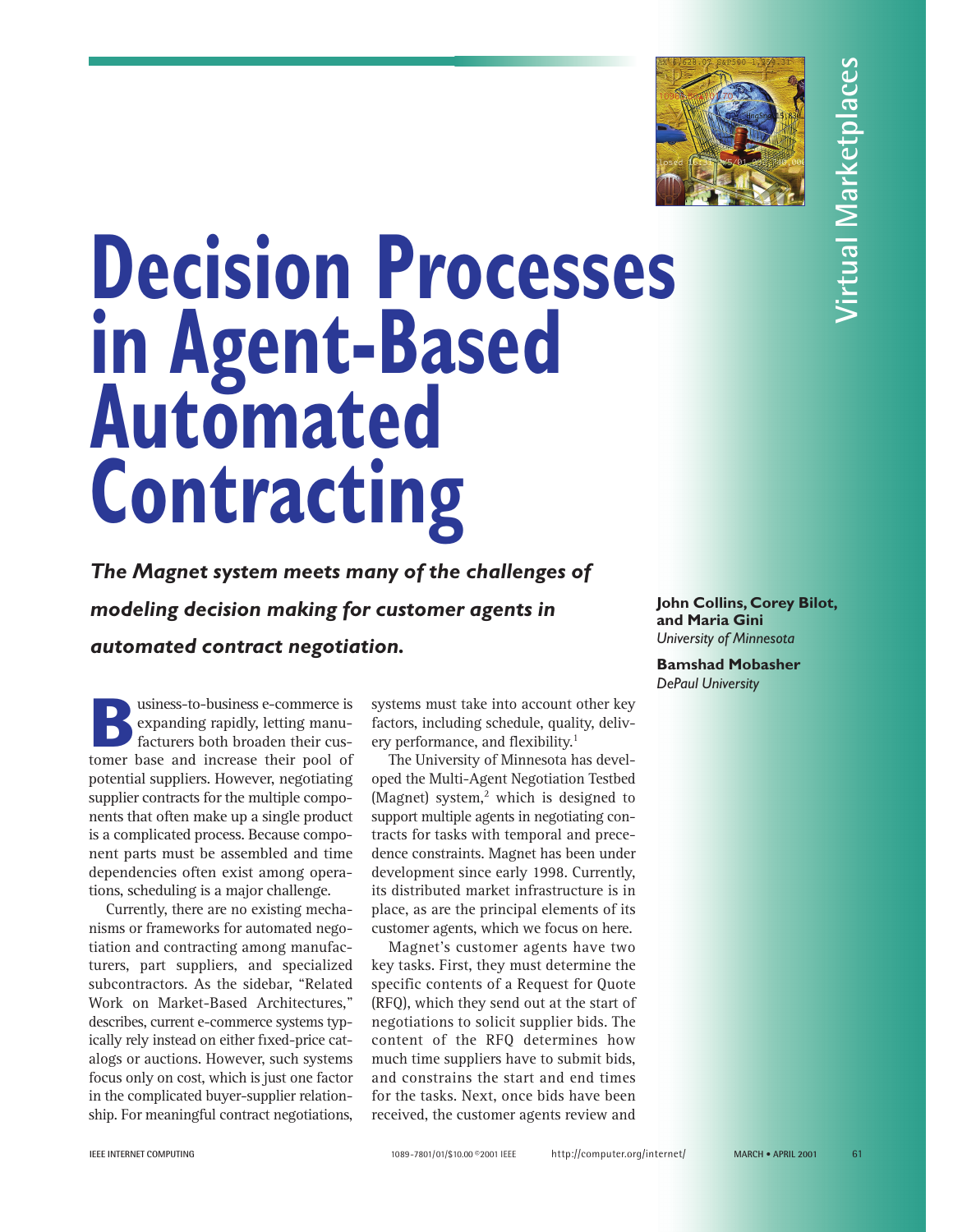# **Related Work on Market-Based Architectures**

Markets play an essential role in the economy, and market-based architectures are a popular choice for multiple agents.<sup>1-3</sup> However, most existing market architectures limit agent interactions to manual negotiations, direct agent-to-agent negotiation,<sup>4,5</sup> or various types of auctions.<sup>6</sup>

Auctions are becoming the predominant mechanism for agentmediated electronic commerce.<sup>7</sup> AuctionBot<sup>6</sup> and eMEDIATOR<sup>8</sup> are among the most well-known examples of multiagent auction systems. Determining the winners of combinatorial auctions is difficult. Dynamic programming<sup>9</sup> works for small sets of bids, but does not scale, and it imposes significant restrictions on the bids. Algorithms such as Bidtree<sup>8</sup> and CASS<sup>10</sup> have been proposed to reduce the search complexity, but price is their only criterion for bid selection. Our bids include a time window for each task, which ties bid selection to scheduling.

Also, existing architectures for multiagent virtual markets typically rely on the agents themselves to manage their interaction details rather than providing explicit facilities and infrastructure for managing multiple negotiation protocols. In our work, agents interact with each other through a market. The market infrastructure provides a common vocabulary; collects statistical information that helps agents estimate costs, schedules, and risks; and acts as a trusted intermediary during the negotiation process.

Most work in supply-chain management is limited to strict hierarchical modeling of the decision-making process. This is inadequate for distributed supply-chains, since each organization is self-interested, not cooperative.A notable exception is the Mascot system.<sup>11</sup> Mascot agents coordinate scheduling with the user, but there is no explicit notion of payments or contracts,and the criteria for accepting or rejecting a bid are not explicitly stated.The system's major objective is to show the advantage of using lateral coordination policies that focus on optimizing schedules locally through temporalconstraint exchange.<sup>12</sup> Our objective is to negotiate contracts with suppliers that optimize the customer's utility.

### **References**

- 1. K. Sycara and A.S. Pannu,"The Retsina Multiagent System:Toward Integrating Planning, Execution, and Information Gathering," *Proc. Second Int'l Conf. on Autonomous Agents*, IEEE CS Press, Los Alamitos, Calif., 1998, pp. 350-351.
- 2. M.P.Wellman and P.R.Wurman,"Market-Aware Agents for a Multiagent World," *Robotics and Autonomous Systems*, vol. 24, 1998, pp. 115-125.
- 3. M.Tsvetovatyy et al.,"Magma:An Agent-Based Virtual Market for Electronic Commerce," *J.Applied Artificial Intelligence*, vol. 11, no. 6, 1997, pp. 501-524.
- 4. T.W. Sandholm,"Negotiation Among Self-Interested Computationally Limited Agents," doctoral thesis, Dept. of Computer Science, University of Massachusetts,Amherst, 1996.
- 5. P. Faratin, C. Sierra, and N.R. Jennings,"Negotiation Decision Functions for Autonomous Agents," *Int'l J. Robotics and Autonomous Systems*, vol. 24, no. 3-4, 1997, pp.159-182.
- 6. P.R. Wurman, M.P. Wellman, and W.E. Walsh, "The Michigan Internet Auction Bot: A Configurable Auction Server for Human and Software Agents," *Second Int'l* Conf. on Autonomous Agents, IEEE CS Press, Los Alamitos, Calif., 1998, pp. 301-308.
- 7. R.H.Guttman,A.G.Moukas,and P.Maes,"Agent-Mediated Electronic Commerce: A Survey," *Knowledge Engineering Review*, vol. 13, no. 2, June 1998, pp.143-152.
- 8. T.Sandholm,"Approaches to Winner Determination in Combinatorial Auctions," *Decision Support Systems*, vol. 28, no. 1-2, 2000, pp. 165-176.
- 9. M.H. Rothkopf, A. Pekeuc, and R.M. Harstad, "Computationally Manageable Combinatorial Auctions," *Management Science*,vol.44,no.8,1998,pp.1131-1147.
- 10. Y. Fujishjima, K. Leyton-Brown, and Y. Shoham,"Taming the Computational Complexity of Combinatorial Auctions: Optimal and Approximate Approaches," *Proc.16th Joint Conf.on Artificial Intelligence*,Morgan Kaufman,San Francisco, 1999.
- 11. N.M.Sadeh et al.,"Mascot:An Agent-Based Architecture for Coordinated Mixed-Initiative Supply Chain Planning and Scheduling," *Workshop on Agent-Based Decision Support in Managing the Internet-Enabled Supply-Chain/Agents '99.*
- 12. D. Kjenstad, "Coordinated Supply Chain Scheduling," doctoral dissertation, Dept. of Production and Quality Engineering, Norwegian University of Science and Technology,Trondheim, Norway, 1998.

select bids. They do this using an algorithm we developed that operates on combinatorial problems with multiple tasks and attributes including cost, supplier reputation and reliability, time constraints, and other risk factors.

To model decision making in the uncertain environment of contract negotiation, we use the Expected Utility Theory. We describe that theory here, followed by more detailed descriptions of the customer agents' key decision-making processes and our search algorithm. First, we offer an overview of the Magnet environment.

# **The Magnet System**

Figure 1 shows an overview of the Magnet system. The system's market infrastructure supplies customer agents with statistics to help with decision making, connects customer and supplier agents, and helps the agents communicate.

### **Market Infrastructure**

Magnet mediates agent interactions through the market infrastructure,<sup>2</sup> which provides a domain ontology, a contracting protocol, and authentication services. It also tracks the requests, commitments, and progress toward task completion.

The market's *ontology* describes the types of tasks or goods available in the market. Along with item descriptions, the ontology contains statistics, including details such as how many suppliers typically bid on an item and how long a task typically takes. The market also keeps a *registry* of sup-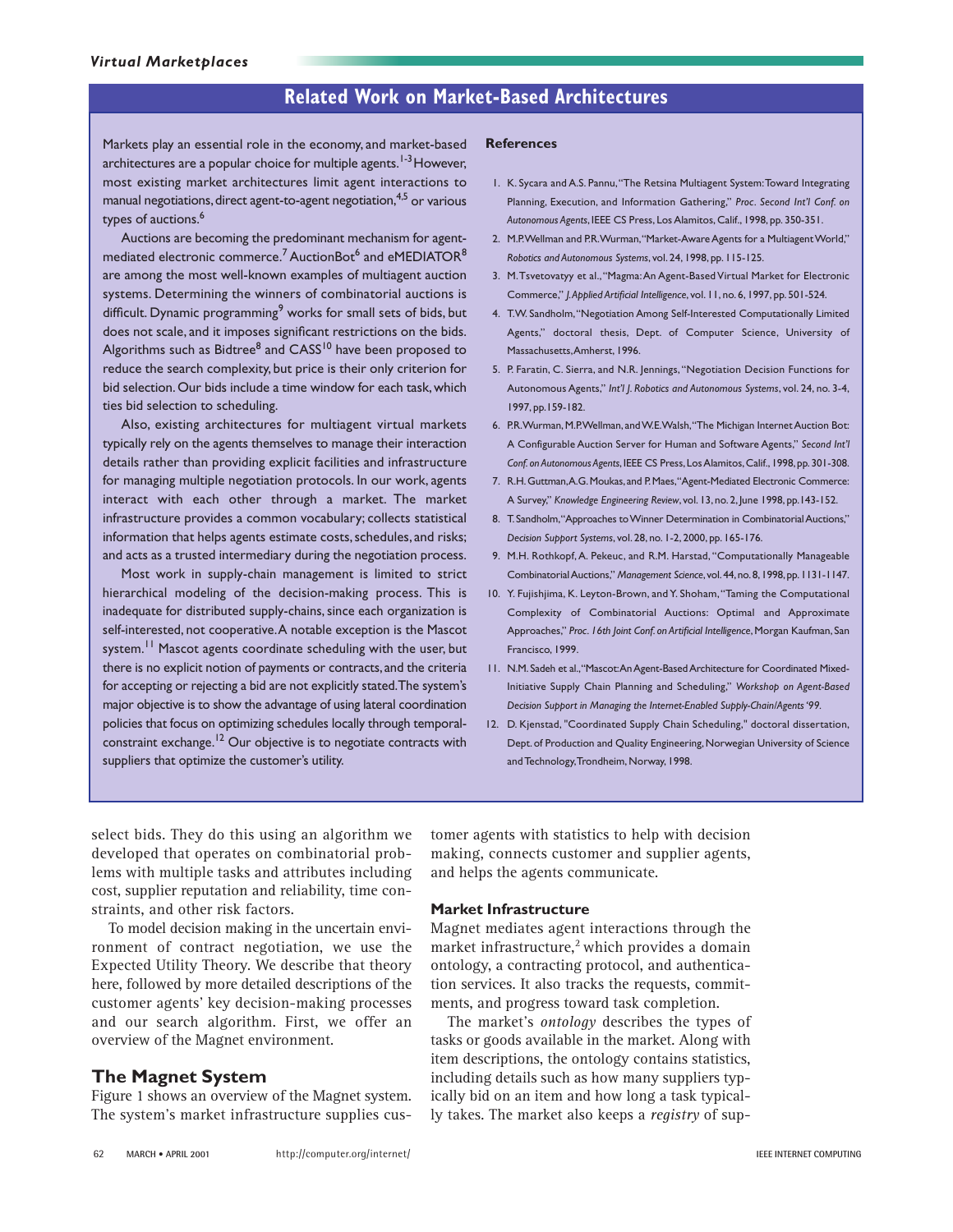

**Figure 1. Overview of the Magnet system. Magnet mediates interactions among customer and supplier agents and provides customer agents with market statistics.**

pliers who typically participate in market activities, and it maintains performance statistics to help customer agents (or the agent's human user) make decisions. Market services are dynamically delivered to participating agents through a *market session*. The session encapsulates a market transaction and also serves as a persistent repository for the current state of the transaction throughout the life of the contract.

### **Agent Interactions**

In Magnet, agents function in three basic phases: planning, negotiation, and execution monitoring. Here, we focus on decisions made in the bidding cycle, which occurs in the negotiation phase. We distinguish between two agent roles: the customer and the supplier. A *customer* is an agent who has a goal and needs resources outside its direct control to achieve it. The goal's value can vary over time. A *supplier* is an agent who has resources or services and, in response to a customer agent's RFQ, might offer to provide them to the customer for a specified price over a specified time period.

The bidding cycle consists of several steps:

- The customer agent issues an RFQ, which includes a specification of each task and a set of precedence relations among tasks. For each task, the agent specifies a time window that gives the task's earliest start time and latest end time.
- Suppliers send bids, which include the total cost, estimates on how long each task will take, and a time window for startup on each task.
- When the customer agent awards a bid, it pays the supplier a deposit (refundable only if the supplier fails) and specifies a start time within the supplier's time window.
- When the supplier completes a task, the customer agent pays the outstanding balance, minus the deposit.
- If the supplier fails to complete a task, it forfeits the price and returns the deposit to the customer agent (the customer might also levy a penalty for nonperformance, though we ignore this possible complication here).

Once the customer agent awards bids, a secondary protocol lets agents negotiate schedule changes. This helps prevent outright failure and reduces risk for both parties, at the cost of complicating the agents' behavioral requirements during plan execution.

### **An Example**

Assume Acme Widgets asks its agent to find the resources to prepare a trade-show display within two weeks. Acme's sales department has estimated that if the display is ready on time, it can book sales during the show that will earn the company US\$10,000 in profit (minus the cost of the display).

The agent has three tasks to accomplish, and there is uncertainty as to whether the suppliers can deliver on time (we ignore the uncertainty in the profit number). Figure 2 (next page) shows the customer agent's financial situation as the plan progresses. The customer agent pays deposits on all tasks  $(d_1, d_2,$  and  $d_3$ ) when it awards bids at the end of the bidding cycle. Once suppliers complete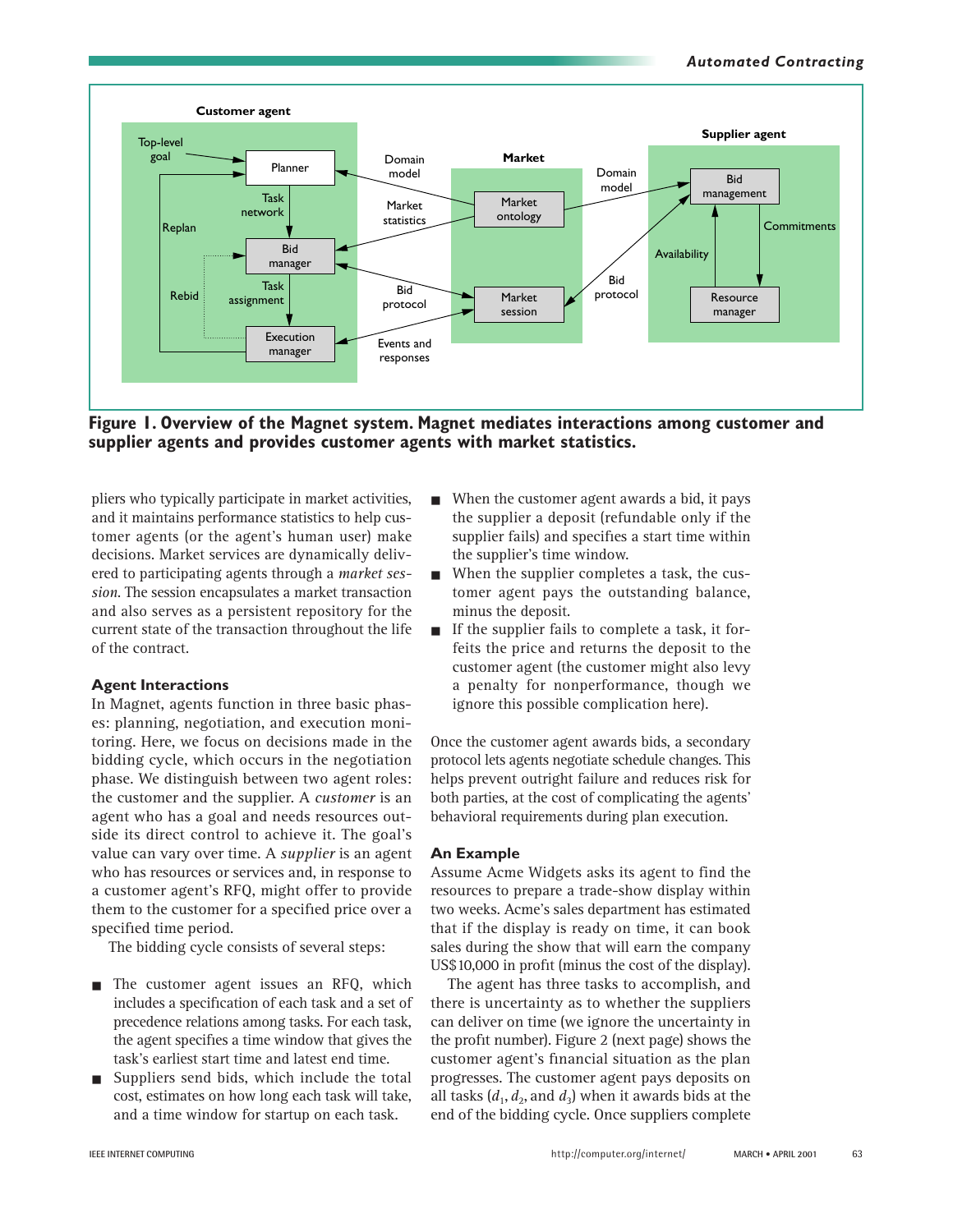

**Figure 2.The financial position of the Acme Widget customer agent.The agent's financial position changes as it awards bids, makes deposits and payments, and accrues value for completed tasks.**

the tasks, the customer agent makes payment on each task, minus the deposit  $(c_1 - d_1)$ , for example). If a task, *n*, is not completed by the supplier, the supplier agent returns the deposit  $d_n$  to the customer agent. When the plan is complete, the value *V* of the goal accrues.

Assuming that the customer agent receives multiple bids that specify different costs, deposits, and time parameters, the goal of the decision process is to award a combination of bids that maximizes the expected utility—that is, the subjective value to the user—at the project's end. Because that utility involves some probability of both loss and gain, we must assess the risk posture of the person or organization on whose behalf the agent is acting. To do this, we model the agent's decision making based on *marginal expected utility*: the expected change in the decision maker's overall utility due to some decision.

# **Expected Utility Theory**

To produce plans that are acceptable to users, an automated agent must be able to handle decision making in an uncertain environment. To model this, we use the Expected Utility Theory (EUT), $3$ which models decision making under uncertainty using probabilities and a utility curve, *U*(*W*), that maps a level of "wealth" to a level of utility.

According to EUT, decision makers faced with an opportunity consisting of a set of *n* wealthbased outcomes will calculate the expected utility over the set of outcomes:

(1)

$$
E(U) = \sum_{i=1}^n U(W_i) p_i
$$

where  $p_i$  is the probability of outcome *i*, and  $W_i$ is the decision maker's resulting wealth if outcome *i* is realized. Basically, decision makers weigh the utility of each outcome within the opportunity. To make a decision, decision makers compare the expected utility, *E*(*U*), to their current utility,  $U(W_0)$ , where  $W_0$  represents their current wealth. If the opportunity's expected utility exceeds the current utility, the decision maker will pursue the opportunity. Similarly, when faced with multiple opportunities, decision makers can decide which (if any) they will pursue by comparing the expected utilities of each opportunity with their current utility.

### **Computing Utility**

EUT guides our customer agents in situations where there is a trade-off between a plan's overall cost and its likelihood of success. For example, the agent might need to choose between suppliers who are very reliable but charge a high price, and others who charge less but are less likely to complete the task. By computing the expected utility of different scenarios, the agent can choose from among them.

To compute the expected utility for a plan being executed by several supplier agents, we treat the plan as a set of ordered task-completion events. Each event has a probability of succeeding, and, at the time of each event, the customer agent must pay some supplier agent. When the last task is complete, the customer agent gains the benefit of plan completion. If any task fails to complete, we assume the customer agent will abandon the plan and forfeit the deposits paid to downstream suppliers (suppliers who have yet to begin processing their respective tasks). For *n* tasks, this gives

$$
E(U) = U(W_0) + \sum_{i=1}^{n} \left( M(-z_i)(1 - p_i) \prod_{j=1}^{i-1} p_j \right) + M(V) \prod_{j=1}^{n} p_j
$$
\n(2)

where *M*(*x*) is the change in utility due to a financial gain of  $x$ , the  $p_i$  are the success probabilities of the successive tasks, the  $z_i$  are the cumulative "debits" resulting from each task completion (the *di* and *ci* in Figure 2), and *V* is the net "credit" that accrues on plan completion.

We call the function *M*(*x*) the *marginal expected utility* of a gain of *x*. This notion lets us simplify thinking about situations in which we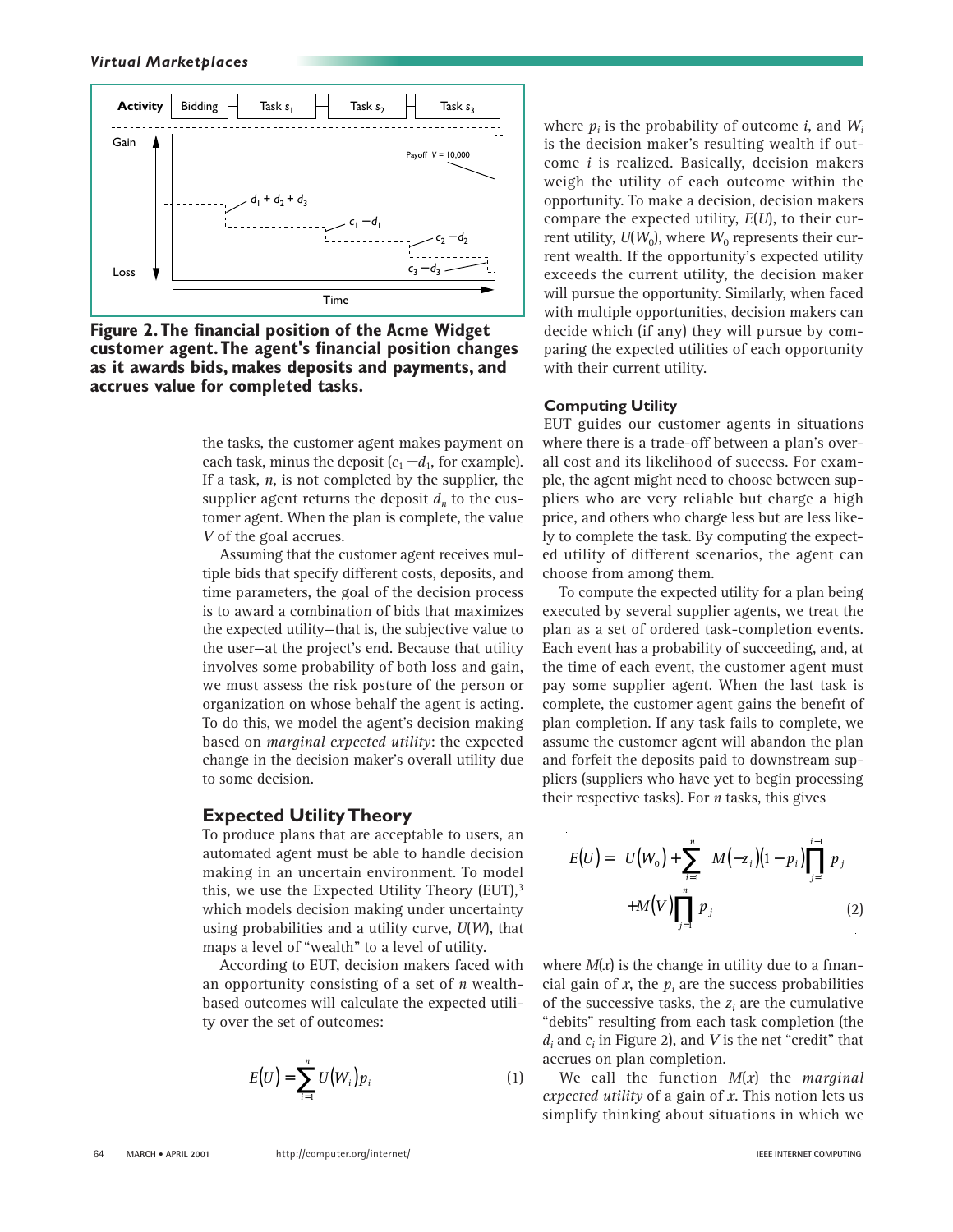are concerned only about changes in wealth due to some decision. Denoting with ∆ *Wi* the change in wealth relative to  $W_0$ , for outcome *i*, Equation 1 becomes

$$
E(U) = U(W_0) + \sum_{i=1}^{n} M(\Delta W_i) p_i
$$
\n(3)

For our purposes, *M*(∆ *W*) is really a qualitative concept; we do not expect to compute it exactly. Although many functions have been proposed,<sup>4</sup> little is known about how to elicit preferences from users or an organization that will yield an accurate utility function. Instead, we recognize its existence and its general shape. To compute values, we will bound *M*(∆ *W*) with a linear function as an upper bound (risk neutral), which is fairly close to reality for small gambles.

We define successful plan execution as "completed by the deadline" and successful task completion as "completed without violating the plan's temporal constraints." A task can be completed successfully even if it is not finished within the bidder's proposed time frame, as long as the schedule has sufficient slack to absorb the overrun. A plan fails if it is completed after its deadline, and we ignore any of the completed work's residual value to the customer. These definitions form our starting point; we now extend our analysis to more complicated cases.

### **Application Example**

Given the example of Figure 2, the expected utility *E*(*U*) for Acme Widgets is:

$$
E(U) = U(W_0) + M(-d_2 - d_3)(1 - p_1)
$$
  
+M(-c\_1 - d\_3)p\_1(1 - p\_2)  
+M(-c\_1 - c\_2)p\_1p\_2(1 - p\_3)  
+M(-c\_1 - c\_2 - c\_3)p\_1p\_2p\_3  
+M(V)p\_1p\_2p\_3 (4)

where *V* is the US\$10,000 profit,  $d_n$  is the deposit paid when bid *n* is awarded,  $c_n$  is the price paid when task  $n$  is completed, and  $p_n$  is the probability that task *n* will be completed by the agreedupon deadline.

To compute the expression in Equation 4, the customer agent estimates, for each task and supplier, the probabilities that the tasks will be completed on time. The agent then computes its marginal utility *M*(*x*) for each possible outcome. Although statistical information about tasks and



**Figure 3.A branching task network. Tasks can be scheduled in qualitatively different ways, yielding different marginal utility values.**

suppliers is available from the market, the utility function depends on the user. Users who trust their agents to make autonomous decisions can specify an analytical form for their own utility function. Other users might let the agent do some computations and present alternatives, and then make the final decision themselves.

When a set of tasks includes potentially parallel activities, the analysis is more complex. Different possible schedules might have different marginal utility values, depending on the relative costs and success probabilities of the individual tasks. Once a task starts, the user is liable for its full cost at completion, regardless of whether the plan is abandoned due to a failure on some other branch of the plan.

Consider the plan in Figure 3, for example. Depending on expected task durations, it might be possible to complete task  $s_2$  before starting  $s_5$ , or to delay  $s_2$ 's start until either or both of  $s_3$  and  $s_4$ are complete. It might even be possible to serialize  $s_3$  and  $s_4$  in either order if the plan has sufficient slack. Each of these orderings will yield a different  $E(U)$  value. For example, if  $s_2$  is expensive relative to tasks  $s_3$  and  $s_4$ , it should be delayed until after both  $s_3$  and  $s_4$  have completed, if possible. This reduces the number of times the cost of  $s_2$  appears in Equation 2.

How sensitive is a risk estimate to uncertainty about supplier reliability? One way to answer this is to look at the partial derivatives of *E*(*U*) with respect to  $p_k$  in Equation 2:

$$
\frac{\partial E(U)}{\partial p_k} = -M(-d_k) \prod_{j=1}^{k-1} p_j
$$
  
+ 
$$
\sum_{i=k+1}^n \left( M(-z_i)(1-p_i) \frac{\prod_{j=1}^{i-1} p_j}{p_k} \right)
$$
 (5)  
+ 
$$
M(V) \frac{\prod_{i=1}^n p_i}{p_k}.
$$

If the upper bound of any derivative is negative,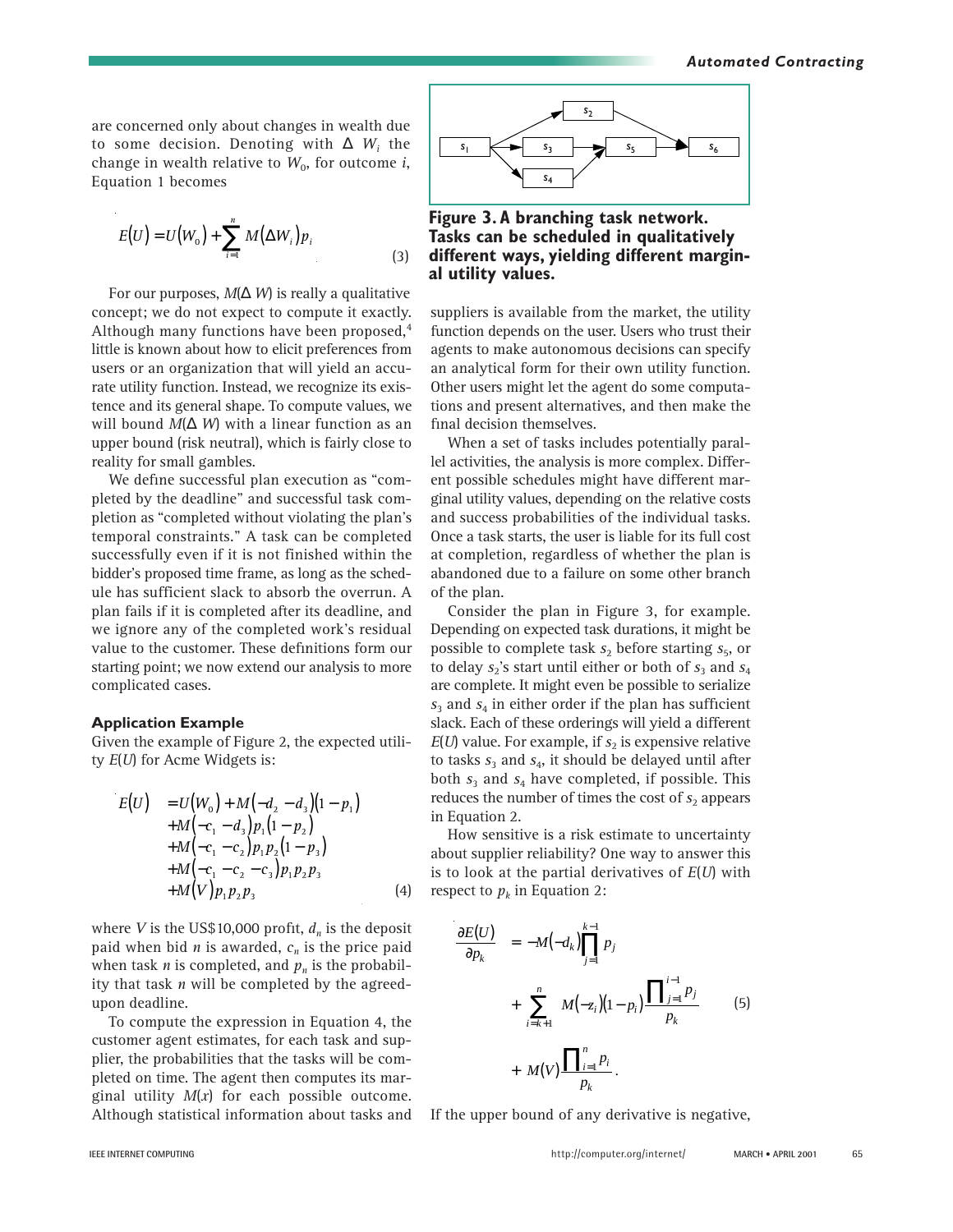we are better off abandoning the plan because a higher success probability for that element will lead to a worse overall outcome. If any of the derivatives are especially large and the confidence in the corresponding probability estimates are low, the customer agent should warn the user about the uncertainty and its potential impact, and consider adding slack to the schedule to allow for recovery.

Because of the temporal constraints among tasks, one supplier's failure to accomplish a task does not necessarily mean the overall goal will fail; recovery is possible if another supplier assumes the task without invalidating the schedule. However, permitting such flexibility complicates bid selection. Selecting the cheapest bids and the tightest possible schedule is likely to create a brittle combination, and is thus not always the best choice.

We can reduce risk by consolidating tasks with single suppliers who can bid on "packages" composed of task subsets from the RFQ. In general, we're better off accepting such packages from a risk standpoint, assuming that the supplier will let us pay for the whole package when it's complete. In some cases, we might be willing to pay a premium over the individual task prices to reduce risk. This is most advantageous toward the end of the plan. To see why, we restructure Equation 4 to consolidate tasks 2 and 3, without changing the costs and deposit amounts:

$$
E(U) = U(W_0) + M(-d_2 - d_3)(1 - p_1)
$$
  
+ M(-c<sub>1</sub>)p<sub>1</sub>(-p<sub>23</sub>)  
+ M(-c<sub>1</sub> - c<sub>2</sub> - c<sub>3</sub> + V)p<sub>1</sub>p<sub>23</sub>. (6)

The fourth term from Equation 4 is now missing, and the third term represents a smaller outlay. Also, the last term's probability factor might be larger if the supplier's probability of delivering on the consolidated task  $(p_{23})$  is nearly the same as delivering on a single task  $(p_2 \text{ or } p_3)$ .

### **Risk and Utility**

For agents to make appropriate autonomous decisions, we must estimate how risks affect the marginal expected utility. First, however, we must determine which elements contribute to risk, and how to estimate and decrease risk.

To support risk evaluation, Magnet's market maintains several types of data on each supplier and task type.

■ *Performance to commitment* (*P<sub>c</sub>*): the ratio of successes to attempts, where the task was com-

pleted within the promised duration. It does not include bid awards that the customer agent abandoned before starting the task.

- *Performance with overruns*  $(P<sub>l</sub>)$ : the percentage of attempts completed successfully but late.
- *Overrun duration* (*t<sub>l</sub>*): the lateness of completions with respect to bid durations.

For each factor, the market maintains the sample mean, sample size, and variance. This lets agents compute a confidence interval and issue risk reports to the user in a standard form: "There is an *n* percent probability that your risk is less than *x*."

To estimate risk, we compute a lower bound of the risk *R*. This is the absolute value of the negative part of the expected value computation, not including the payoff for plan completion:

$$
R = \left| \sum_{i=1}^{n} \left( -z_i \left( 1 - p_i \right) \prod_{j=1}^{i-1} p_j \right) \right|.
$$
 (7)

A risk estimate must be made in the context of a particular schedule for two reasons. First, specific start times determine the schedule slack available for recovery if a supplier misses a deadline. Second, scheduling decisions affect the ordering of parallel tasks.

Clearly, minimizing risk by adjusting task start times is a nonlinear combinatorial optimization problem, since the amount of slack available for failure recovery influences individual completion probabilities. We have several options, such as:

- Estimate marginal completion probabilities given additional time. We can estimate performance with overrun and overrun duration data, and assume that the improvement in completion probability is linear in time.
- Initialize each task's start time to be as early as possible, consistent with precedence constraints and bid specifications. This is a heuristic based on our observation that later tasks tend to be riskier because of the larger outlays later in the plan.

Another option is to present users with the choices, risk data, and sensitivities from Equation 5, and let them decide.

# **Decision Process in Customer Agents**

The customer agent takes utility and risk into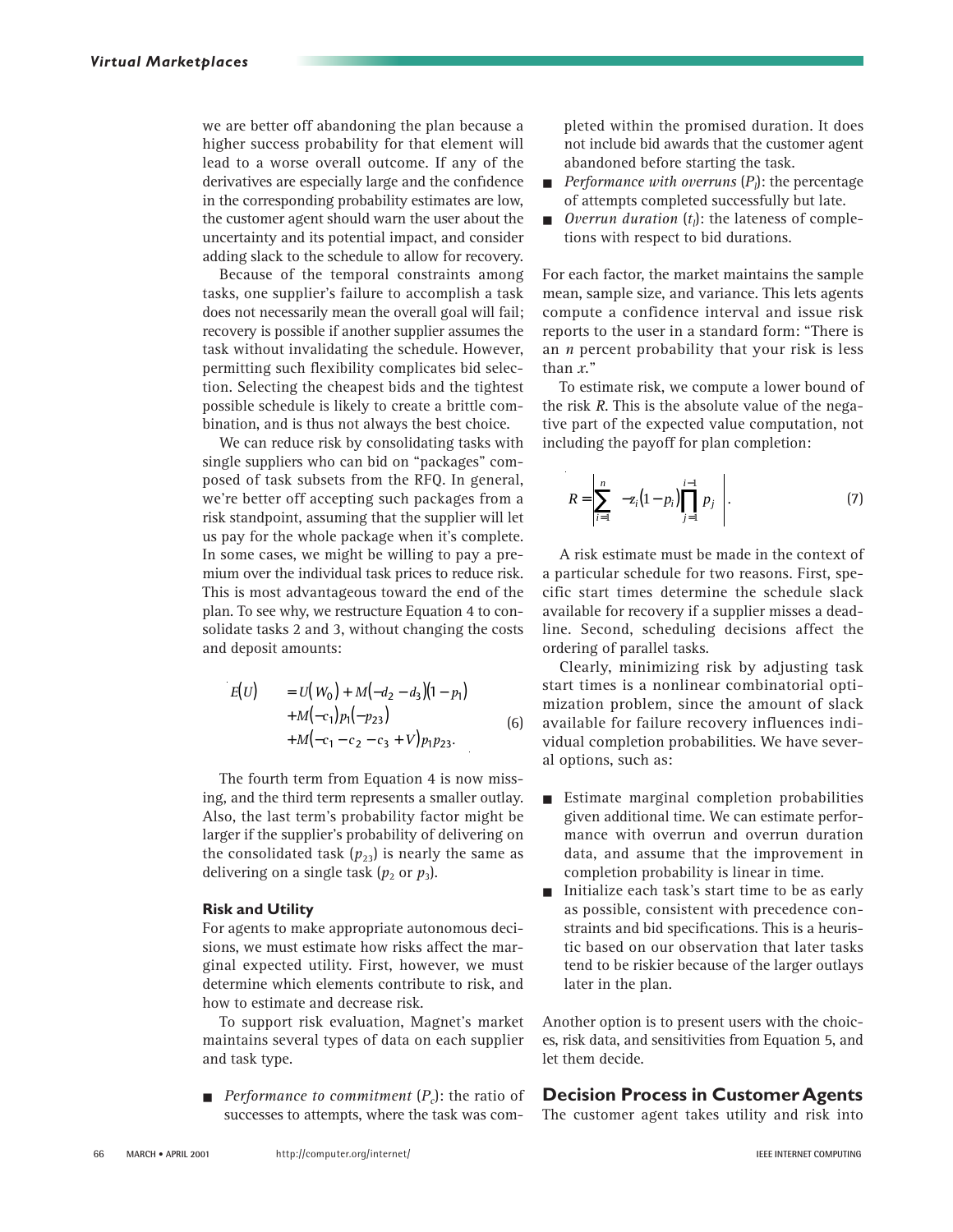account at two points during the bidding cycle: during RFQ composition, when it specifies the tasks and time windows; and during bid evaluation, when it makes decisions about which bids to accept based on such things as price, timing, and supplier and data reliability.

## **Composing the RFQ**

The customer agent's goal in composing the RFQ is to maximize the plan's expected marginal utility at completion time. The agent can't schedule tasks directly; instead, it issues an RFQ to garner a set of bids from potential suppliers. It then composes a schedule based on these bids.

The agent generates the RFQ from a task network that consists of a set of tasks, the temporal constraints among them, and possibly nonzero delays between tasks to cover communication and transportation delays. Operations in task networks need not be linearized with respect to time, since multiple agents can execute operations in parallel. Figure 3 shows an example task network.

**Time allocation.** When composing an RFQ, the agent must decide how to allocate time in three ways:

- between bidding and execution of the plan;
- within the bidding cycle, between suppliers and the customer agent; and
- among the tasks in the plan.

Supplier agents need time to evaluate their resource availability and compose bids, and the customer agent needs time to evaluate bids. When we allocate additional time to the bidding process, we reduce the available execution time and increase the risk of plan failure. If we decrease time for the bidding process, supplier and customer agents have less time to consider their options.

Our principal strategy in time allocation between the customer agent and supplier agents is to allocate just enough time for the customer agent to make a decision. The reason is that suppliers will likely either not bid or will raise prices if they have to reserve resources while speculating on outstanding bids. Also, any extra time the customer agent spends on decision making reduces the available execution time. For further guidance on this time-allocation problem, see our detailed characterization of the bid-evaluation process.5

**Scheduling.** The RFQ includes early start and late finish times for each task. The customer agent

must set these "time windows" prior to soliciting bids. Once the bidding cycle concludes, the agent composes the bids into a feasible schedule. But first, suppliers must return bids that satisfy the plan's precedence constraints. The customer agent attempts to influence the availability of attractive bids by setting the relative time allocation among the tasks and the extent to which the time windows of adjacent tasks—those connected by precedence relations—can overlap.

To make these decisions, the customer agent uses three kinds of task data from the Magnet market's ontology:

- the number of bidders likely to submit bids,
- the expected duration, and
- the amount of variability in the duration data.

The customer agent builds an initial schedule using the expected duration data. It then sets the initial time windows using the Critical Path algorithm.<sup>6</sup> This algorithm first walks the directed graph of tasks and precedence constraints forward to compute the earliest start times for each task, and then backward from the goal time to compute the latest possible finish and start times for each task. The entire plan's minimum duration is called the *makespan;* the difference between the goal time and the latest early finish time is called the plan's *total slack*.

In Figure 4 (next page), the green bars show the expected duration of the tasks in Figure 3's task network. The customer agent selected a total slack of 5 units for a 35-unit makespan, or about 14 percent. The yellow bars' durations are one standard deviation below the expected values, while the blue bars show an alternative formulation in which the total slack is apportioned among the tasks on the critical path to produce an RFQ with no overlap among adjacent tasks. The yellow-bar option is likely to produce more bids and potentially lower-cost bids because it offers suppliers additional scheduling flexibility. The blue option will make it easier for the customer to compose a feasible plan, assuming bids are received to cover all the tasks. In this case, the bid evaluation problem is reduced to a version of the combinatorial auction-winner-determination problem, for which there are reasonably efficient optimal solution methods.7-9

**Discussion.** We can make an additional adjustment using bidder population and variability data. We're still investigating the detailed relationships between the bidder count and variability data, and the optimal adjustments that must be made to the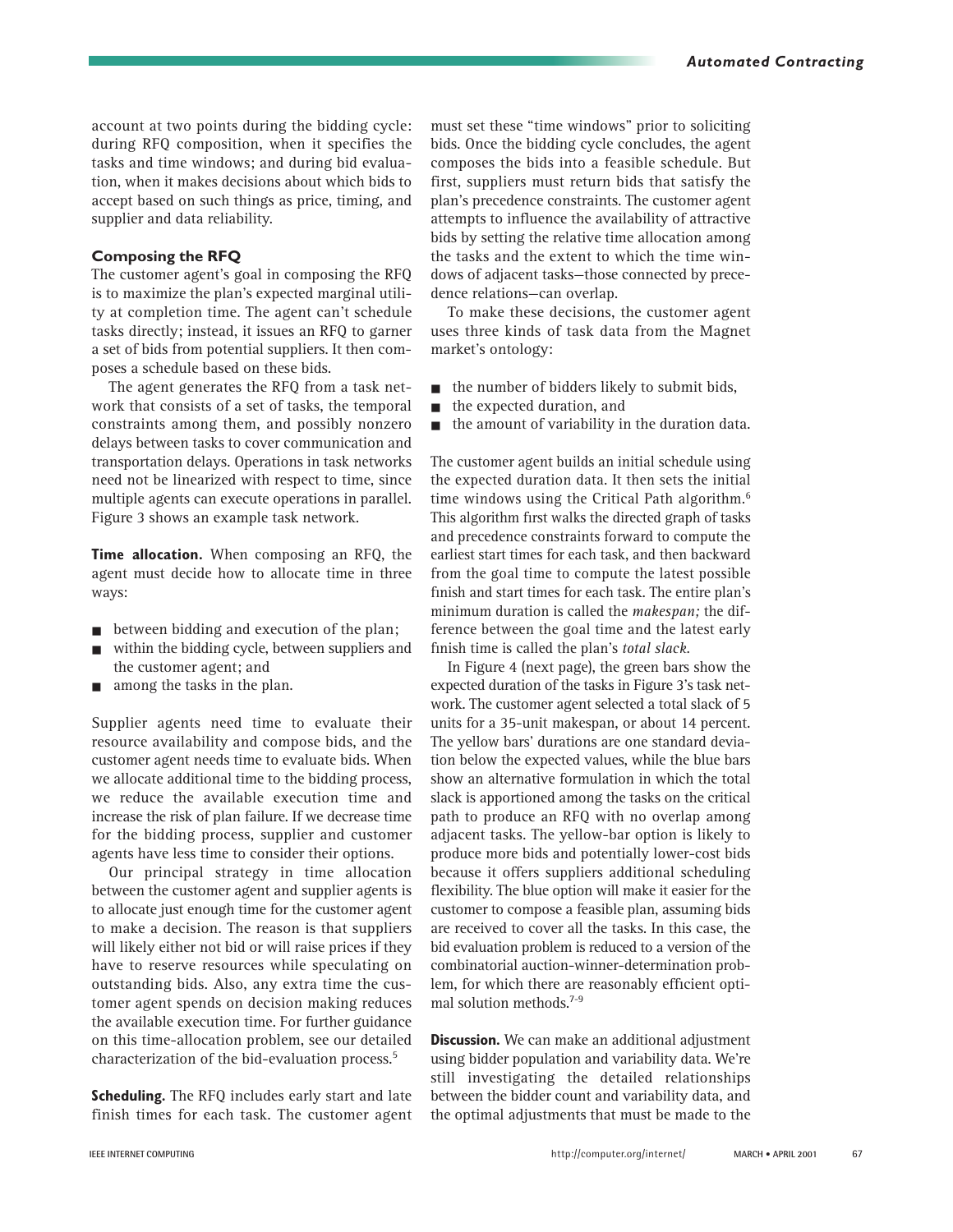

**Figure 4.A timeline showing a set of tasks and alternative time allocations.The colored bars show how the critical path algorithm can be used to reduce task durations and increase time windows.**

RFQ schedule. Our current approach is to increase the relative time allocation when duration data is more variable, and increase the overlap when there are many bidders.

There is a tension between issuing an RFQ that guarantees the feasibility of any plan constructed with the resulting bids and issuing one that will solicit the maximum number of bids. We assume that supplier bids are based on an evaluation of their current resource commitments, and therefore that larger time windows will result in more bids. Suppliers will know that more time flexibility in their bids will give them a competitive advantage.

# **Evaluating and Awarding Bids**

Once suppliers send their bids, the customer

agent's goal is to find and schedule a bid combination that maximizes *E*(*U*), then award the bids. The challenge is to find a good mapping of bids to tasks, then schedule the bids so that there is a low risk of unrecoverable failure.<sup>5</sup> A "good" mapping covers all tasks (each task is mapped to exactly one bid), satisfies temporal constraints, and is relatively low-cost. Also, in our system, bids are exclusive: When a single supplier agent submits multiple bids, only one can be accepted (though other bid semantics are possible).<sup>8</sup>

**Search algorithm.** To decide on bids, our customer agents use our adaptive, anytime search algorithm shown in Figure 5. We based the algorithm on a simulated annealing<sup>10</sup> framework with modular selec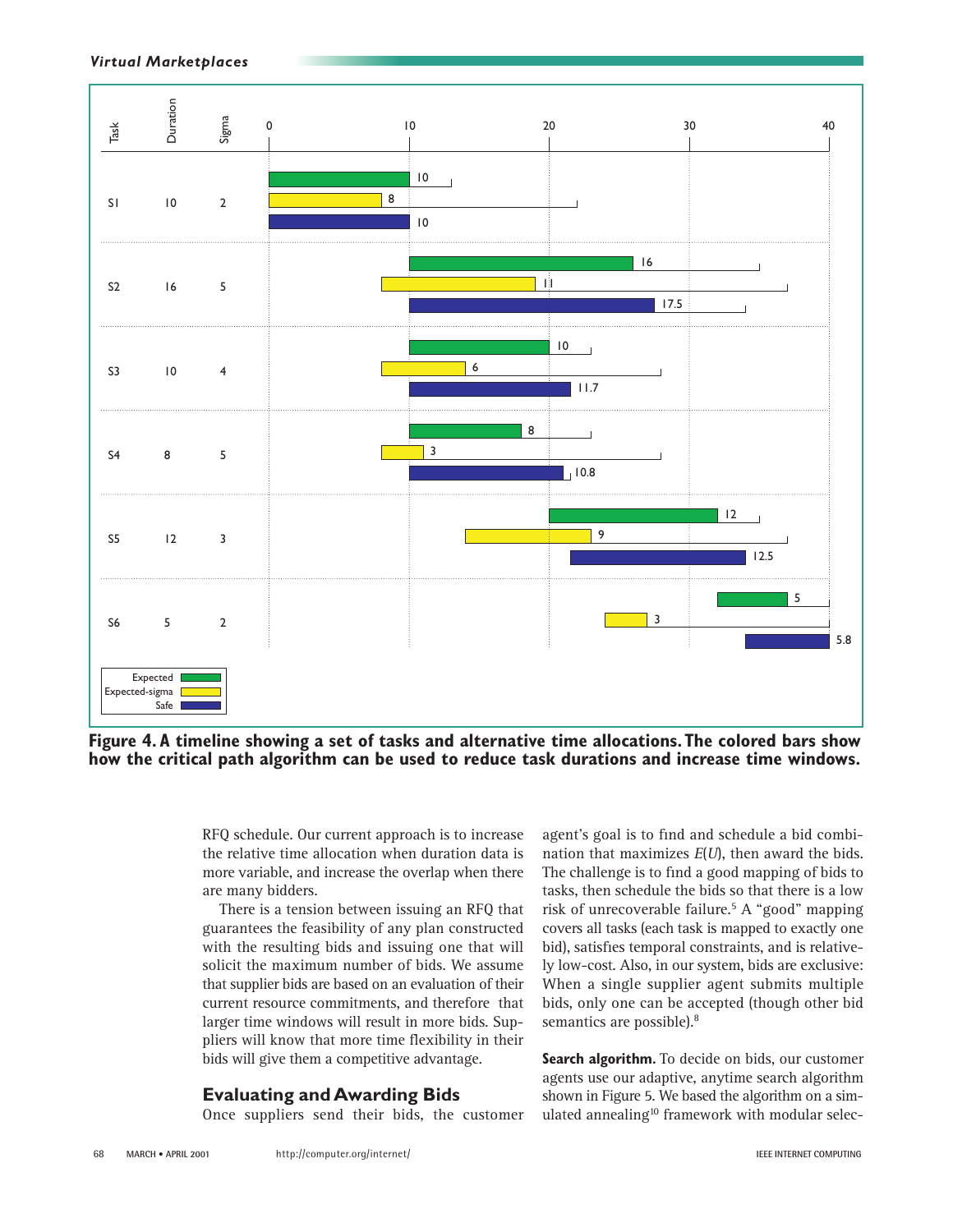**1. Initialize search**:

- **1.1 Pre-process bids**: For each task, generate a list of the bids that include the task and its average bid price.
- **1.2Coverage test**: If any task lacks a bid, exit (coverage cannot be achieved).
- **1.3Single bid test**: If any task has a single bid, the bid must be part of any solution. The bid might contain one or more tasks. Create node(s) that map the bid, compute their value *V*, and add them to the queue.
- **1.4Initialize queue**: If there are no singletons, create a node mapping all tasks to no bids and add it to the queue. **1.5Set initial annealing temperature**.
- **2. While not** time out **and** improving **do**:
	- **2.1 Select a node** *N* for expansion: Select a random number  $R = V_{min} T \ln(1-r)(V_{max} V_{min})$ , where
		- *r* is a random number uniformly distributed between 0 and 1,
		- *T* is the current annealing temperature, and
		- nodes in the queue are sorted by increasing values;  $V_{min}$  is the value of the first node,  $V_{max}$  the value of the last node.

Choose node *N* as the last node in the queue for which  $V_N \leq R$ .

**2.2 Select a bid** *B*:

Discard all bids that appear on the tabu list of *N*.

Discard all bids that appear on the tried list of *N*.

Choose a bid according to the current bid selection policy.

**2.3 Expand node** *N* **with bid** *B***, producing node** *N*′: For each task mapped by bid *B* that is already mapped in *N* to some other bid *B*′, remove bid *B*′.

If *B'* is a singleton bid (see 1.3 above), abandon the expansion.

Add *B* to the expansions-tried list of node *N*.

Copy the tabu list of node *N* into node *N*′ and add bid *B* in front.

Truncate the tabu list in node *N*′ to the tabu size limit.

**2.4 Evaluate node** *N*′:

 $V_N = Cost_N + Risk_N + Feas_N + Cov_N$  where

- $\Box$  *Cost<sub>N</sub>* is the sum of bid prices (uncovered tasks are assigned an average price),
- $\blacksquare$  *Risk<sub>N</sub>* is the expected cost of recovering from plan failure times a weighting factor,
- $\blacksquare$  *Feas<sub>N</sub>* is the weighted sum of schedule overlaps, and
- $\Box$  *Cov<sub>N</sub>* is the number of tasks that are not mapped to a bid, times a weighting factor.
- **2.5** Update best-node statistics.

**2.6** Adjust the annealing temperature *T*.

**3. Return** the best node found.

# **Figure 5.The search algorithm for bid selection. We based the adaptive, anytime search algorithm on a simulated annealing framework.**

tors and evaluators. Simulated-annealing is characterized by two elements: the annealing temperature *T*, which is periodically reduced by a factor  $\varepsilon$ ; and the stochastic node-selection procedure. Nodes represent sets of bids mapped to their respective tasks; we keep them in an ordered queue of fixed maximum length, sorted by their value. Step 2.4 in the algorithm shows how we compute the node value, which is a combination of factors and includes a risk component. Intuitively, risk increases whenever an agent accepts a bid that increases either (a) the probability of missing the goal deadline or (b) the probability of missing the latest possible start time for some subsequent task.

As Figure 5 shows, we maintain a tabu list and

| <b>Table 1. Solutions found.</b> |                          |                   |
|----------------------------------|--------------------------|-------------------|
| <b>Selector</b>                  | <b>Small-bid problem</b> | Large-bid problem |
| Random                           |                          | 2                 |
| Cov                              |                          |                   |
| <b>FeasCov</b>                   |                          |                   |
| Combined                         |                          |                   |

a tried list on each node. The *tabu list* is a list of bids recently used in the history of node expansions leading to the target node. By prohibiting expansion by bids on the tabu list, we prevent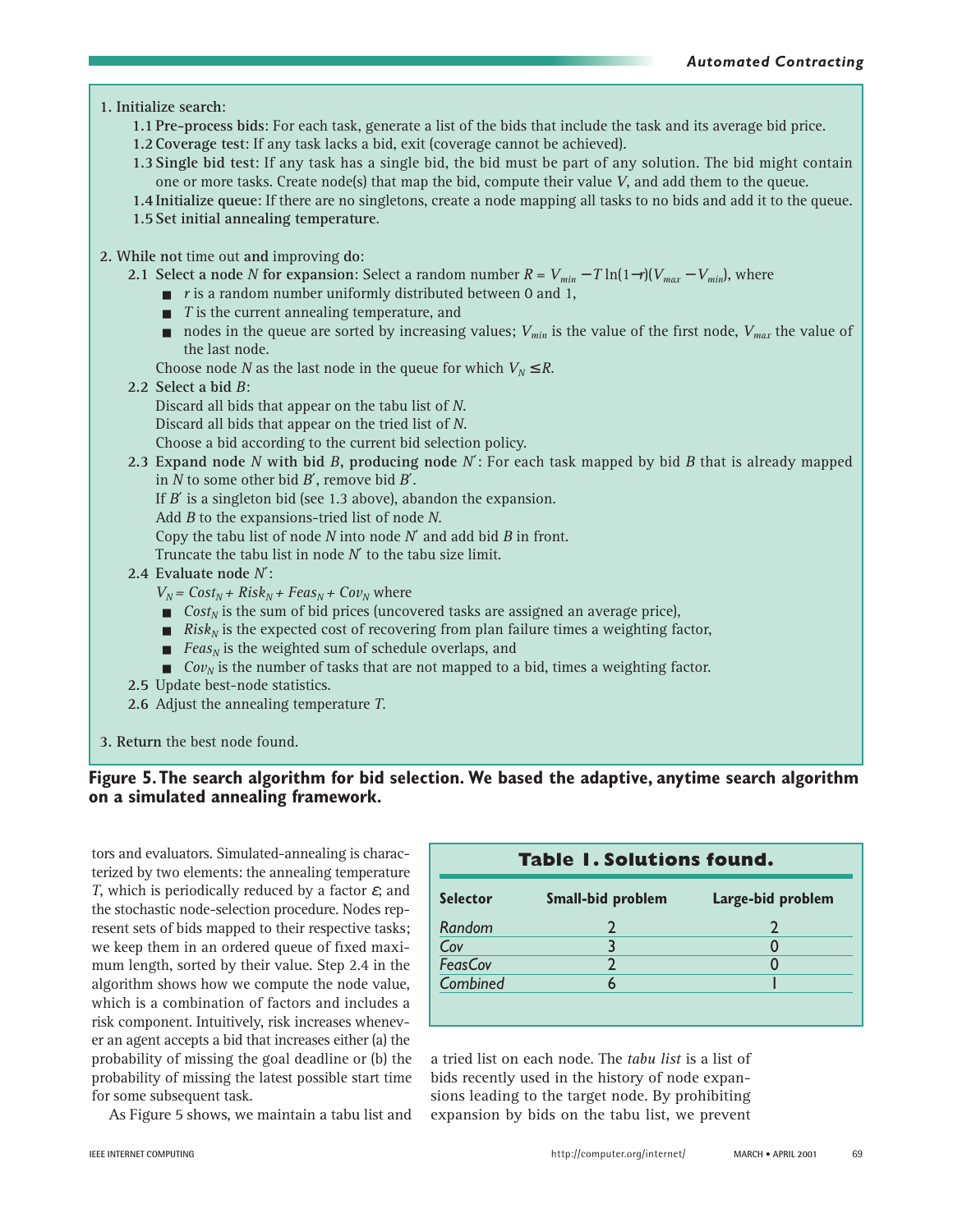

**Figure 6. Improvement curves for the small-bid problem. Averages are shown for 20 runs.**



**Figure 7. Improvement curves for the large-bid problem. Averages are shown for 20 runs.**

short cycles in the search space and thereby encourage exploratory behavior. The *tried list* is simply the list of bids that have already been used to expand the node in question; we don't try the same expansion twice.

We have implemented and tested several bidselection methods (see Step 2.2 in Figure 5):

- *Random Bid:* Choose a bid at random, and attempt to add it to the node.
- *Coverage Improvement:* Choose a bid that covers a task that is not mapped in the node.
- *Feasibility Improvement:* Scan mapping to find tasks with negative slack. Of those, move tasks constrained by their bids (rather than by predecessors or successors) to relieve negative slack. Sort tasks by their potential to reduce infeasibility and save them. Choose the untried bid with the highest potential to reduce infeasibility. Note that with this selector, it's possible to choose a bid that introduces other infeasibilities.
- *Cost Improvement:* Choose the (untried) bid that is responsible for the maximum positive deviation from the average (or expected) price, and replace it with a lower bid that covers at least the task with the highest positive cost deviation. This selector is useful only if you have average or expected cost data on each task.

Clearly, significant complexity costs are associated with both the *Feasibility Improvement* and *Cost Improvement* methods.

To generate focused improvements for a given node, you can compose these selectors into different configurations. In our experiments, we used the following selectors:

- *Random* (described above).
- *FeasCov:* If the node is infeasible, use the *Fea sibility Improvement* selector; otherwise, if it is not fully covered, use the *Coverage Improvement* selector; otherwise, use the *Random* selector.
- *CostFeasCov:* If the cost of the node's covered portion is above average, attempt to reduce its cost; otherwise, use the *FeasCov* selector.
- Combined: Run the *Random* selector until it stops producing improvement, then switch to *Feasibility Improvement* until it stops producing improvement, then switch back to *Random*, then to *Coverage Improvement*, then back to *Random*, then to *CostFeasCov*, and finally back to *Random*.

We performed numerous studies of the algorithm's performance.5 In particular, we compared the *Random* bid selector with the more focused bid selectors. Our interests are in both the ability to find solutions and the rate of improvement. The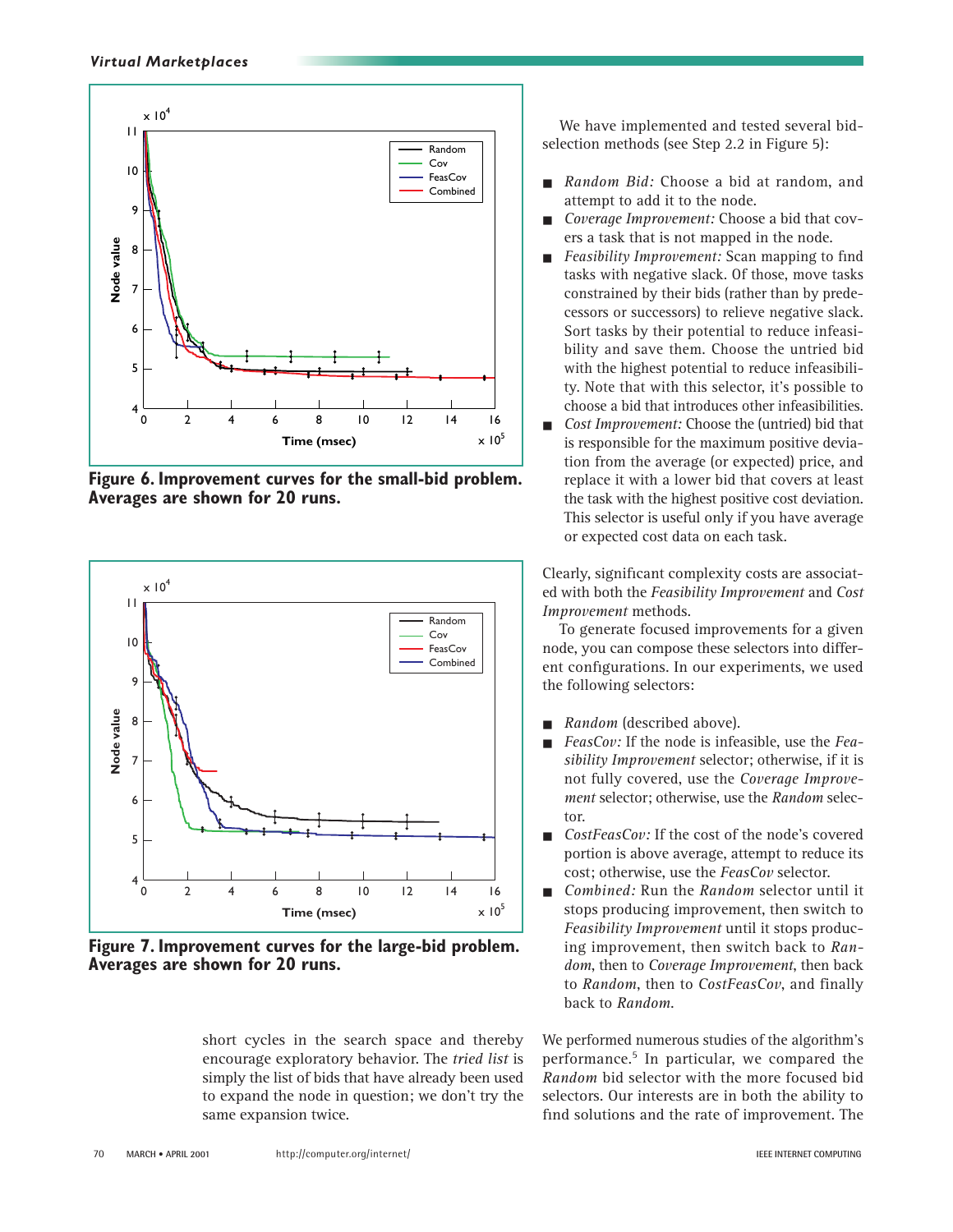latter is important for setting time limits in an anytime search.

To probe a range of problem complexity factors, we ran the *Random*, *Coverage*, *FeasCov*, and *Combined* selectors against two problem types of the same size, but with different complexity levels. Both sets had 50 tasks and 100 bidders, all of which are generated with the same random number sequences. Total slack was 10 percent, and we set task durations to 60 percent of their expected values to relax the RFQ time windows. The average bid size (the number of tasks included in a bid) was 5 in the small-bid problem and 15 in the large-bid problem. Table 1 shows the number of solutions that the different selectors found for each problem. The actual number of such solutions is not known.

Figures 6 and 7 show the improvement curves for the four bid selectors on the small- and largebid problems, respectively. Error bars show σ/√*n* where  $\sigma$  is the standard deviation across runs, and *n* is the number of runs. The *Combined* selector clearly gives the best overall performance, both in terms of consistency and solution quality.

# **Conclusions and Future Work**

Many business-to-business interactions are moving to the Internet and to auction-based pricing mechanisms. Although some businesses have achieved success trading individual goods, many problems remain in trading bundles of goods or coordinated tasks. If an agent is to act on behalf of a human decision-maker in such a market, it must be able to evaluate risk factors in ways that the person will find reasonable. We believe Expected Utility Theory offers a good framework for doing this.

A major problem in markets with coordinated tasks is determining the winning bids. It is not sufficient to pick the lowest prices. Our stochastic approach, based on simulated annealing, offers good, anytime performance. Our experimental results show that excessive focus on improvement leads to faster improvement early on, at the price of a lowered likelihood of eventually finding a solution that satisfies all constraints. We've reported on additional experiments elsewhere.<sup>5</sup> Among our other studies, we compared our simulated annealing search method to a purely systematic search. As expected, the systematic approach reliably finds the optimum bid assignment, at the cost of exponential scalability and anytime controllability. We are currently studying the possibility of using integer programming for bid evaluation.

Many challenging problems remain before a fully automated agent can function effectively in this environment. A vocabulary must be developed to allow unambiguous specification of tasks and bids. Many domains require more complex relationships among tasks than we currently support, such as staged delivery over time, or task splitting across multiple suppliers. On the supplier side, we must develop an understanding of how to use the bidding process to maximize the value of supplier resources.

Our bid-evaluation test framework will be released to the research community in 2001. Other parts of the Magnet system will be released over the following two years. Further information is available at http://www.cs.umn.edu/Research/ airvl/magnet.  $\mathbb{E}$ 

### **Acknowledgments**

We gratefully acknowledge partial support for our research from the National Science Foundation, award NSF/ IIS-0084202.

### **References**

- 1. J. Collins et al., "Mixed-Initiative Decision Support in Agent-Based Automated Contracting," *Proc. Fourth Int'l Conf. on Autonomous Agents*, IEEE CS Press, Los Alamitos, Calif., 2000, pp. 247-254.
- 2. J. Collins et al., "A Market Architecture for Multi-Agent Contracting," *Proc. Second Int'l Conf. on Autonomous Agents*, IEEE CS Press, Los Alamitos, Calif., 1998, pp. 285-292.
- 3. T. Biswas, *Decision-Making Under Uncertainty*, St. Martin's Press, New York, 1997.
- 4. L. Eeckhoudt and C. Gollier, *Risk Evaluation, Management, and Sharing*, Harvester Wheatsheaf, Hemel Hempstead, Hertfordshire, UK, 1995.
- 5. J. Collins et al., "Bid Selection Strategies for Multi-Agent Contracting in the Presence of Scheduling Constraints," in *Agent Mediated Electronic Commerce*, Vol. LNAI1788, Springer Verlag, New York, 2000.
- 6. F.S. Hillier and G.J. Lieberman, *Introduction to Operations Research*, McGraw Hill, New York, 1990.
- 7. A. Andersson, M. Tenhunen, and F. Ygge, "Integer Programming for Combinatorial Auction Winner Determination," *Proc. 4th Int'l Conf on Multi-Agent Systems*, IEEE CS Press, Los Alamitos, Calif., 2000, pp. 39-46.
- 8. N. Nisan, "Bidding and Allocation in Combinatorial Auctions," *Proc. ACM Conf. on Electronic Commerce* (EC'00), ACM Press, New York, 2000, pp. 1-12.
- 9. T. Sandholm, "Approaches to Winner Determination in Combinatorial Auctions," *Decision Support Systems*, vol. 28, no. 1-2, 2000, pp. 165-176.